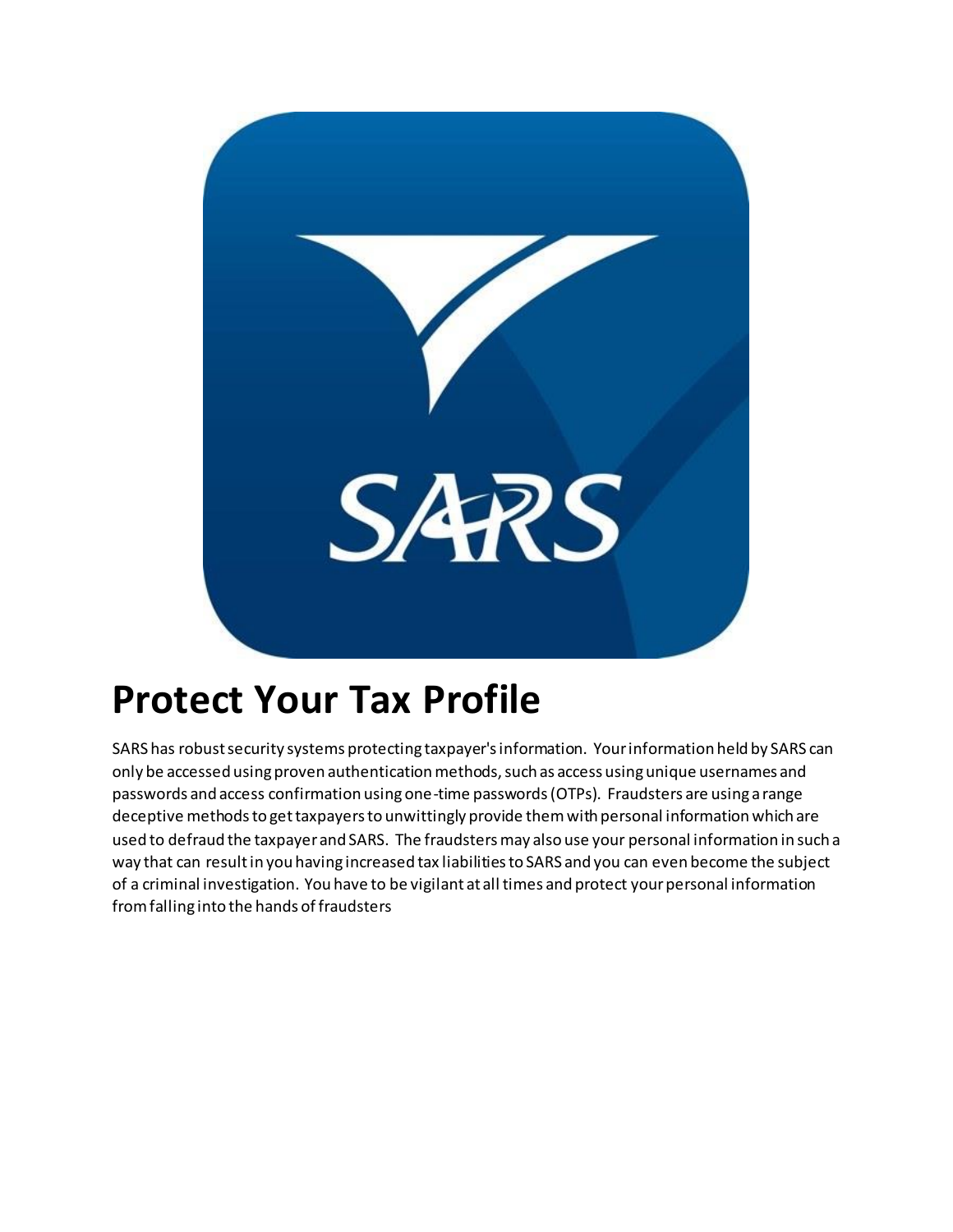

## **This is how Fraudsters May Contact With You**

Fraudsters will use a different ways to contact you, depending on what information they already have about you. They may contact you on your cellphone either by speaking to you directly, and/or by SMS and/or messaging services such as WhatsApp. The person making contact with you may claim to be working at SARS - using the name of a person who does work at SARS - and will indicate that they are contacting you on behalf of SARS. Always be cautious when you receive a call from a person claiming to be from SARS offering to assist with your tax returns, to help you get a tax refund, or wants your personal and/or business information. WhatsApp and similar messages and SMSs may contain links which you are encouraged to click on. These links may contain trojans which fraudsters will use to gain access to you device to steal personal information from you.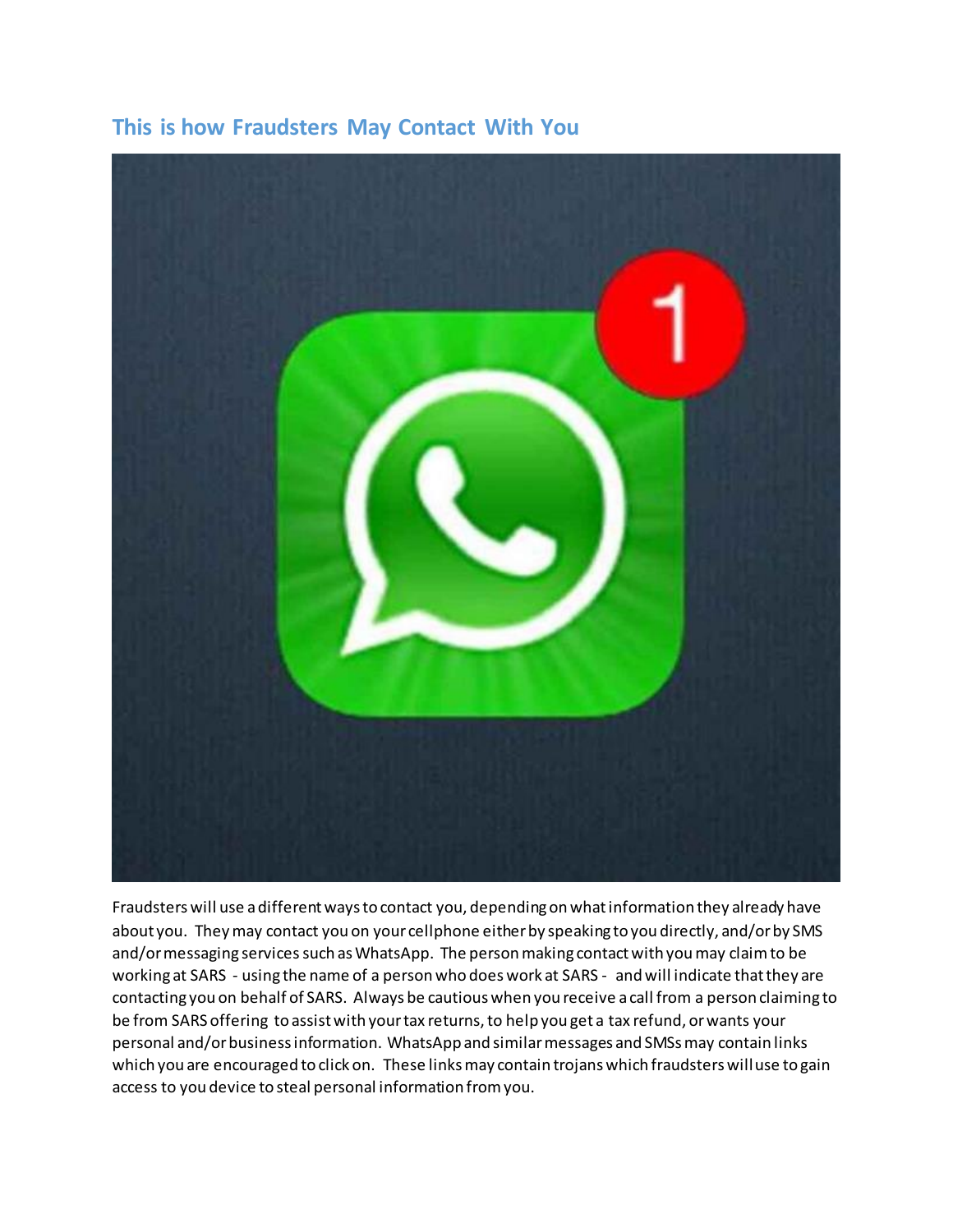You may also receive emails that appear to come from SARS. This can include the email having SARS identifying marks such as the SARS logo. Emails may ask you to contact a particular person whose details may be included and/or it can contain links which you are asked to click on to open. These links can be marked as "Outstanding Debt", "Final Demand" or anything which will compel you to click on the link and may also contain trojans to gain illegal access to your device.

The fraudsters may also send you adverts of their "tax related services" to your phone using SMS or messaging services and/or via email. They also advertise their services on social media platforms such as Facebook. The adverts may also have SARS identifying marks and even fictitious or real company names and addresses. Rates charged for services are either very low or it may be based on a percentage of refunds obtained. These rates are often outside the range changed by legitimate tax practitioners. The fraudsters will ask you for personal information to enable them to assist you and then use the information to defraud you and/or SARS



## **This is what the fraudsters want from you**

The fraudsters want your identity number, your telephone number, your address (physical and/or work), your email address, your income tax number, VAT number or any other SARS reference number associated with you, your SARS eFiling username and password your bank account details, financial statements. In some instances they may even convince you to provide them with copies of your identity document, and proof of address.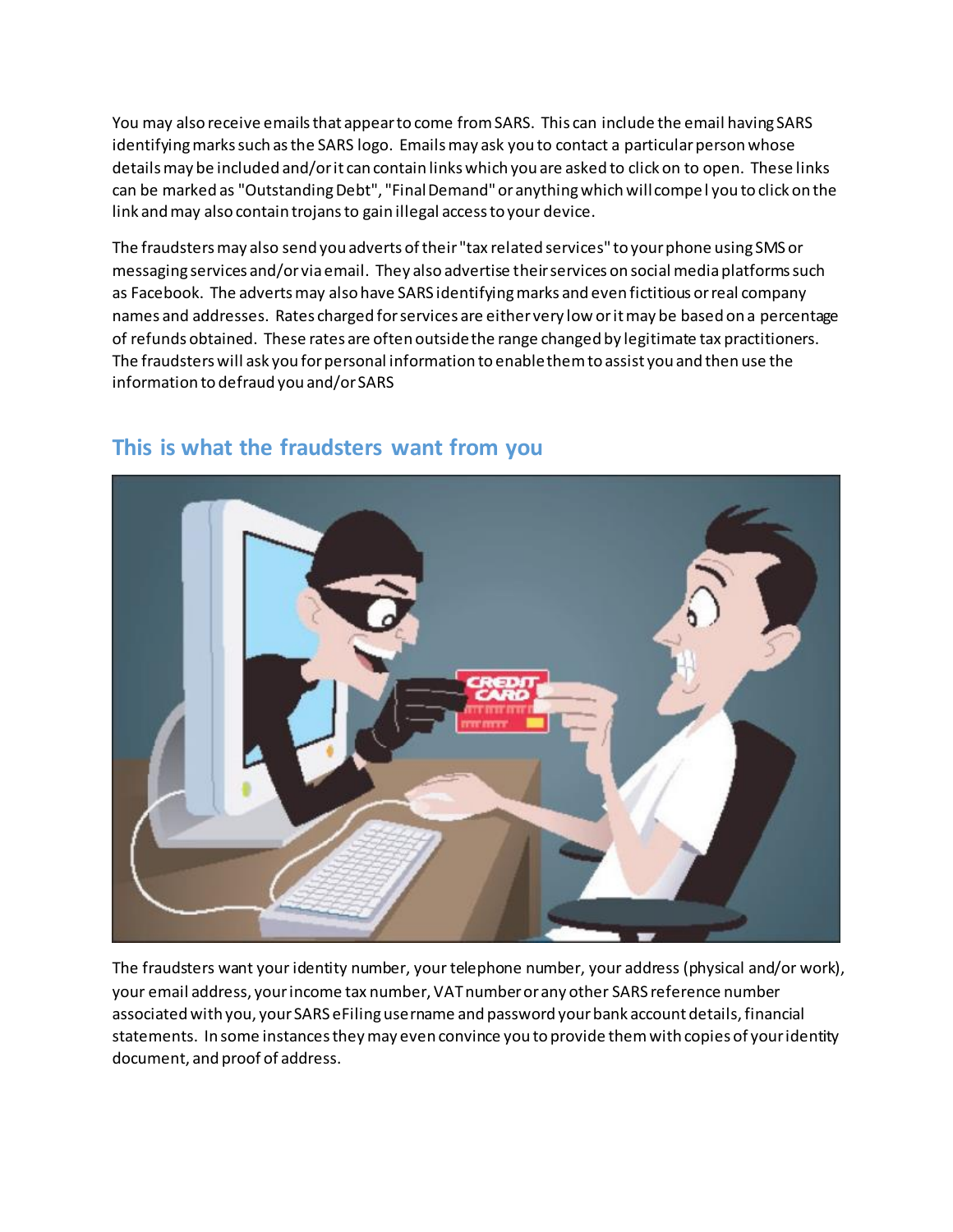## **This is why the fraudsters want your information**



Depending on the amount of information the fraudsters manage to obtain from you, they may use the information for, amongst others:

- Access your eFiling profile and change banking details and mobile phone numbers to divert refunds to another account and to ensure OTPs are received on the mobile phones only they have access to
- The fraudsters may use your information to submit inflated tax returns to generate a refund which SARS assigns to you. This may result in your tax status being changed resulting in you falling into a higher income tax bracket with a higher tax liability. It can also result in you being subject to a criminal investigation by SARS
- The information you provide to the fraudsters may also be used to register you as a taxpayer with SARS through which false tax returns are submitted to generate refunds from SARS which will impact, often to your disadvantage, your tax status
- Outside of the SARS environment, the fraudsters can use your information for other financial transactions such as obtaining loans or buying items on credit - for which you will be liable.
- The fraudsters can also use the information to open bank accounts using your information to channel money obtained through fraud to themselves. This may be a form of money laundering which can result in you becoming a subject of a criminal investigation. Note that in some instances, fraudsters can ask you to open a bank account on their behalf and to hand over access to the account to them; or them may ask you to allow them to use your account to receive money which they will have you to withdraw for them - allowing you to keep some of the money deposited into your account. Apart from this making you liable to criminal investigation, this additional income may also alter your tax status with SARS, resulting in you having to pay more tax.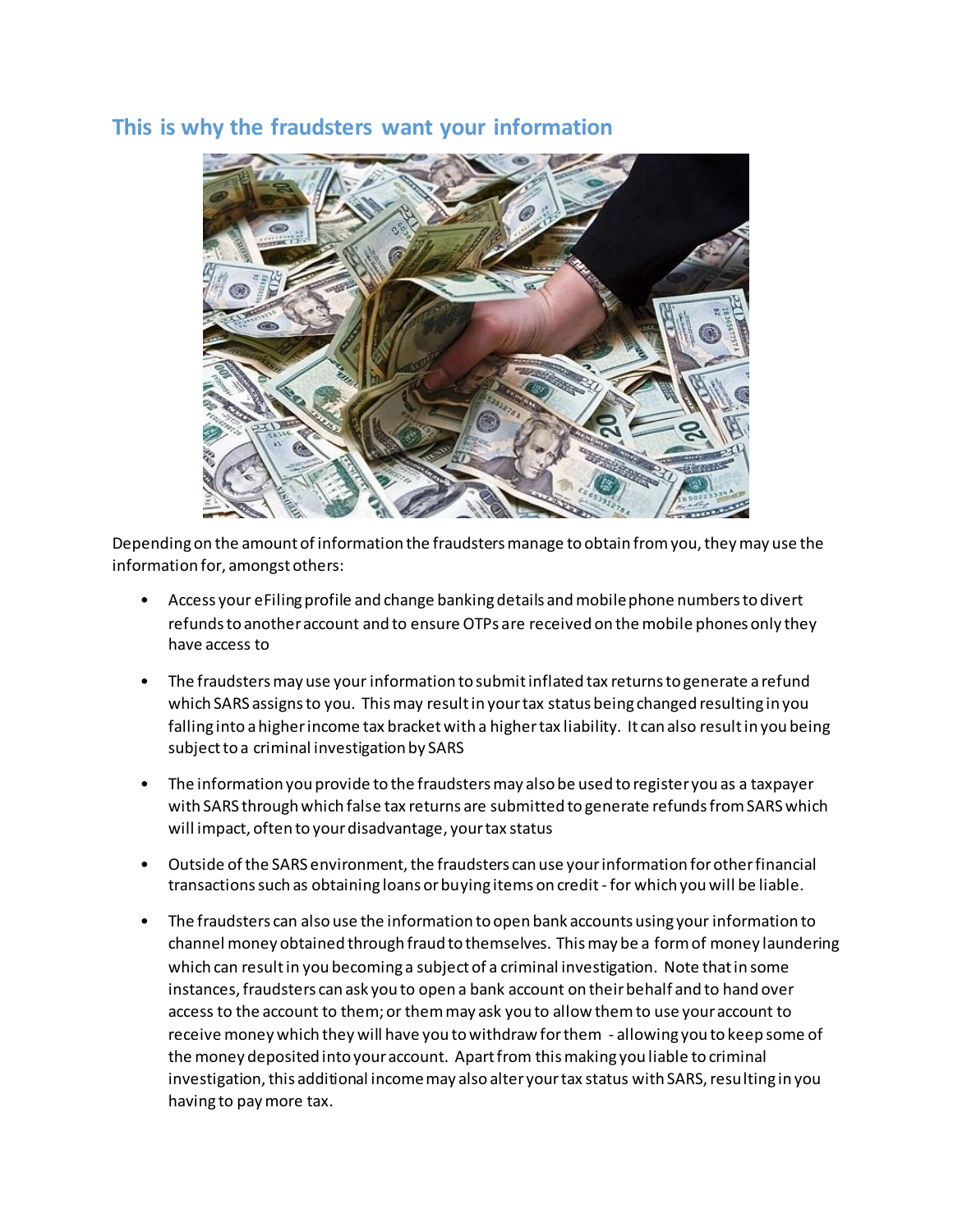This is what you need to do to protect yourself and your personal and business information